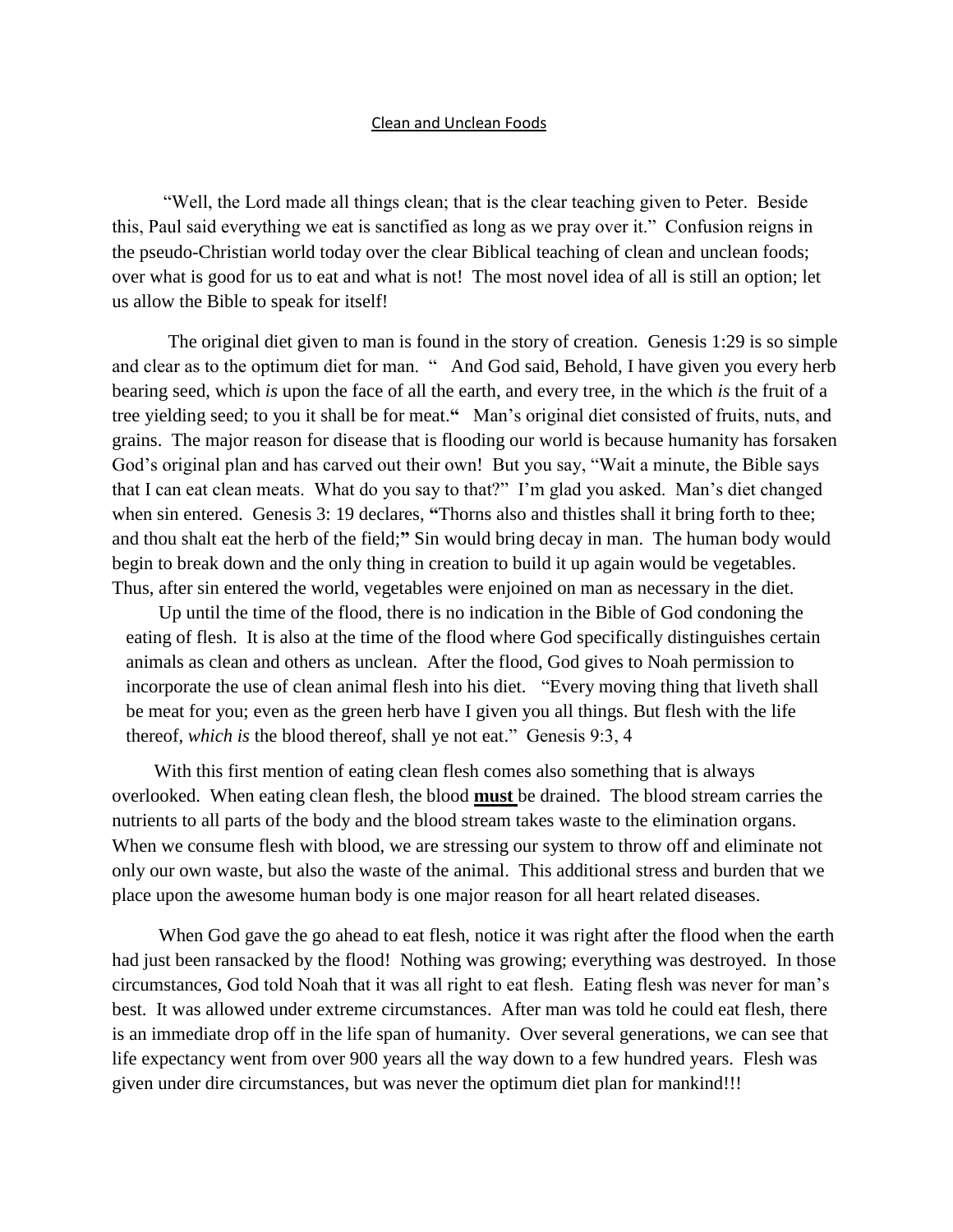By the time of the giving of the Ten Commandments at Mt. Sinai, we have also the first detailed delineation of the clean and unclean flesh items. This list is found in Leviticus 11. One of the obvious animals considered clean is cows. The Bible says, "Whatsoever parteth the hoof, and is cloven footed, *and* cheweth the cud, among the beasts, that shall ye eat." Leviticus 11:3 Some of the unclean flesh foods include pigs, vultures, rabbits, and shrimp. "And the coney, because he cheweth the cud, but divideth not the hoof; he *is* unclean unto you. And the hare, because he cheweth the cud, but divideth not the hoof; he *is* unclean unto you. And the swine, though he divide the hoof, and be cloven footed, yet he cheweth not the cud; he *is* unclean to you. Of their flesh shall ye not eat, and their carcase shall ye not touch; they *are* unclean to you." Lev. 11:5-8

 Oh sure, but those health laws were all done away with at the cross. Peter was clearly shown that all animals are now clean and we can eat anything we want including pigs! Well, that story being referred to is found in Acts 10. The chapter centers around a Roman centurion named Cornelius. He is given a vision, told to send for the apostle Peter who would teach Cornelius the plan of salvation through faith in Christ alone. While Cornelius's men are going to get Peter in Joppa, Peter has a dream. In the dream, Peter is shown all manner of animals, clean and unclean, and the voice in the dream tells Peter to kill and eat them. Peter responds by saying that he has never eaten anything common or unclean. The voice then says, "What God has cleansed, thou shall not call it common or unclean." After Peter goes through this same vision a few times, he awakes and the Bible says, "While Peter thought on the vision, the Spirit said unto him, Behold, three men seek thee. Arise therefore, and get thee down, and go with them, doubting nothing: for I have sent them." Acts 10: 19, 20

 At this juncture, Peter has seen a vision of all manner of animals, God has told him to eat them, and Peter has refused saying, "I've never eaten anything common or unclean." While Peter is pondering the vision, the Holy Spirit tells him that three men are coming for him and he is to go with them. Peter goes with the messengers of Cornelius and arrives at his home in Caesarea. When Cornelius bows to him, Peter tells him to get up because he is just a man and then Peter says, "And he said unto them, Ye know how that it is an unlawful thing for a man that is a Jew to keep company, or come unto one of another nation; **but God hath shewed me that I should not call any man common or unclean.**" Acts 10:28

 Did you hear what he just said? The vision of all the animals in Acts 10 HAS NOTHING to do with dietary laws and what a person should and should not eat!! The great issue in the first century had everything to do with Jewish exclusiveness and bigotry; it had nothing to do with changing health laws that are for man's best!! The Jews had so isolated themselves from other nationalities that they couldn't even go to someone else's home!! The vision to Peter began to break down the wall and let the disciples realize that the message of Christ was to go to every nation, kindred, tongue, and people!!

 Fine, I'll give you that one, but Paul said that all food is sanctified when we pray over it. Every time I eat my pork and beans, I pray over it and the Lord gets rid of the disease in the meat and I'm good to go. Is that really what Paul is saying? Let's take a closer look. "Forbidding to marry, *and commanding* to abstain from meats, which God hath created to be